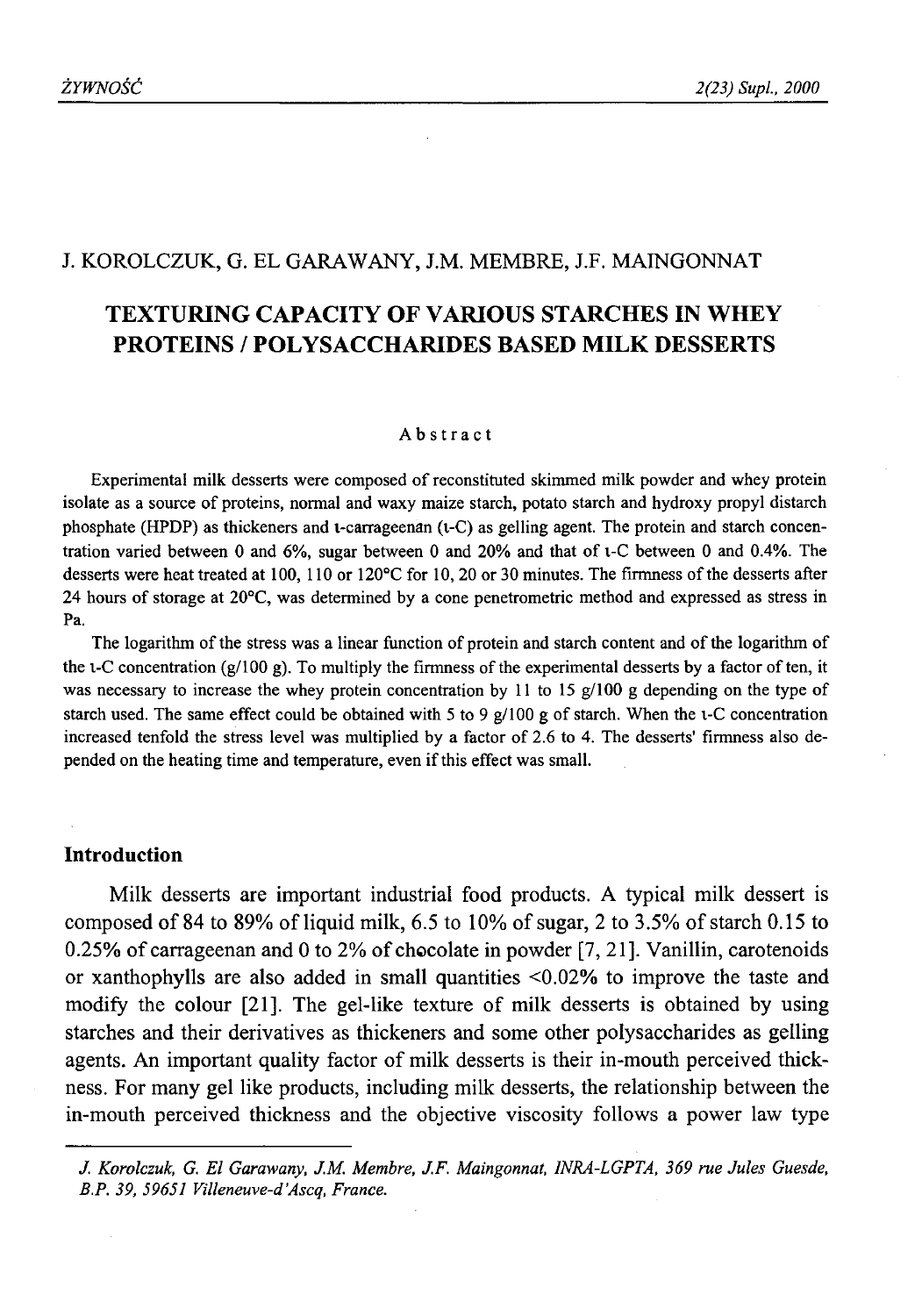equation [20, 29] i.e. the logarithm of the viscosity established by the sensory analysis is a linear function of the logarithm of the physically measured viscosity (Fig. 1).

For the starch pastes and gels, the viscosity and swelling capacity (Fig. 2 and 3) depend on the temperature, heating time and the shear rate [3].



Fig. 1. Relationship between the logarithm of the in-mouth perceived thickness (T) and the logarithm of the apparent viscosity measured at shear rate =  $50 \text{ s}^{-1}$ , for the gels prepared from starch, xanthan and guar gums (based on the results published by Morris, 1995).



Fig. 2. Logarithm of the apparent viscosity of 19% wheat starch pastes at 23°C, as a function of the shear rate and the cooking time at 60°C (based on the results of Bagley and Christianson, 1982).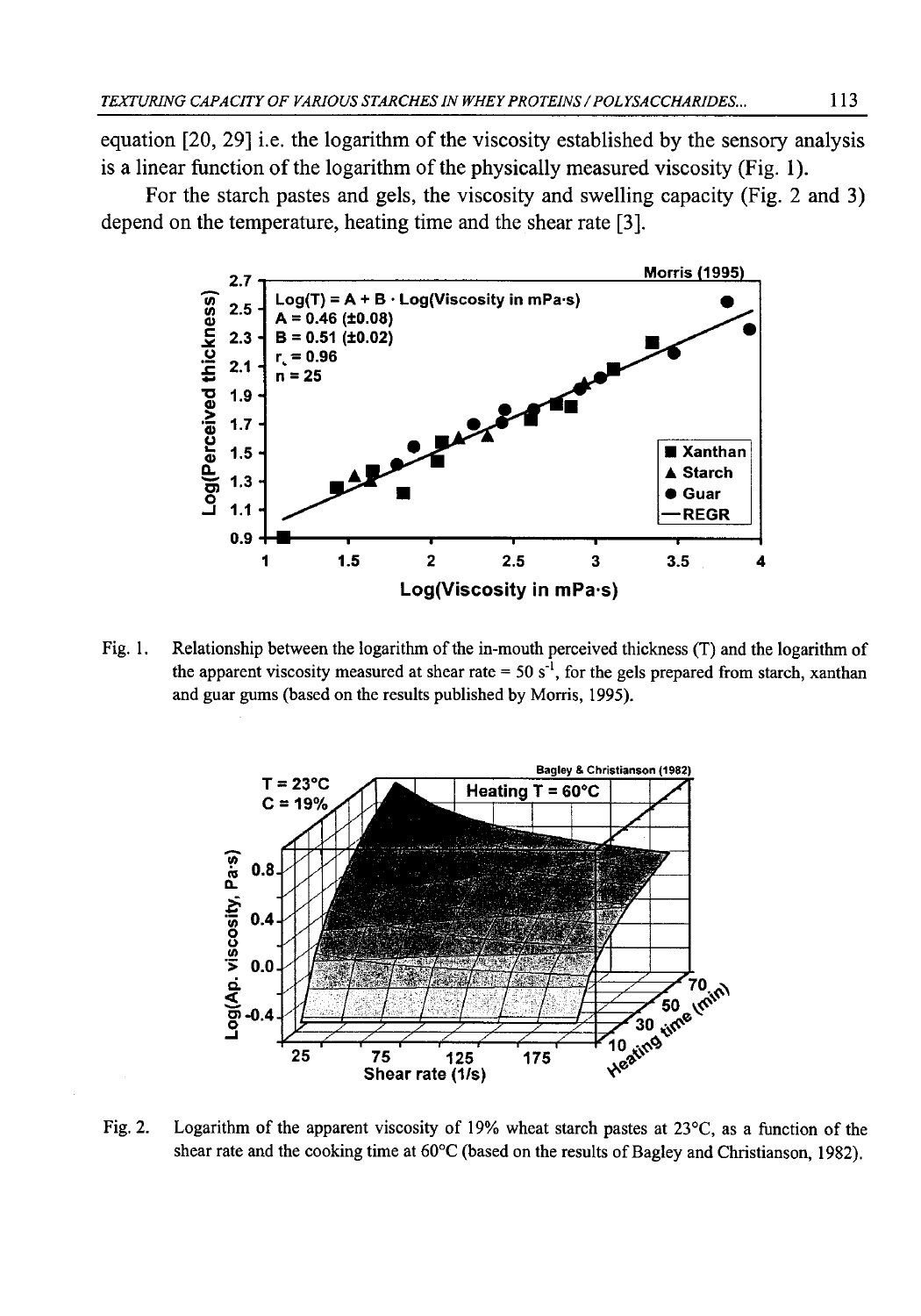

Fig. 3. Logarithm of the apparent viscosity of the wheat starch pastes at 60°C, as a function of the logarithm of the starch concentration (C in  $g/g$ ) multiplied by the swelling capacity (O in  $g/g$ ), with Q being a function of the heating temperature (T in  $^{\circ}$ C), for a constatnt heating time = 75 min (based on the results of Bagley and Christianson, 1982).



Fig. 4. Apparent viscosity at 20°C of gels prepared from different starches (4.5%) and 0.5% of icarrageenan (i-C). Starch type:  $M = \text{maize}$ , WM = waxy maize, WMADA = waxy maize acetylated distarch adipate, WMDP = waxy maize distarch phosphate,  $TADA =$  tapioca acetylated distarch adipate, PDP = potato distarch phosphate (based on the results of Descamps et al., 1986).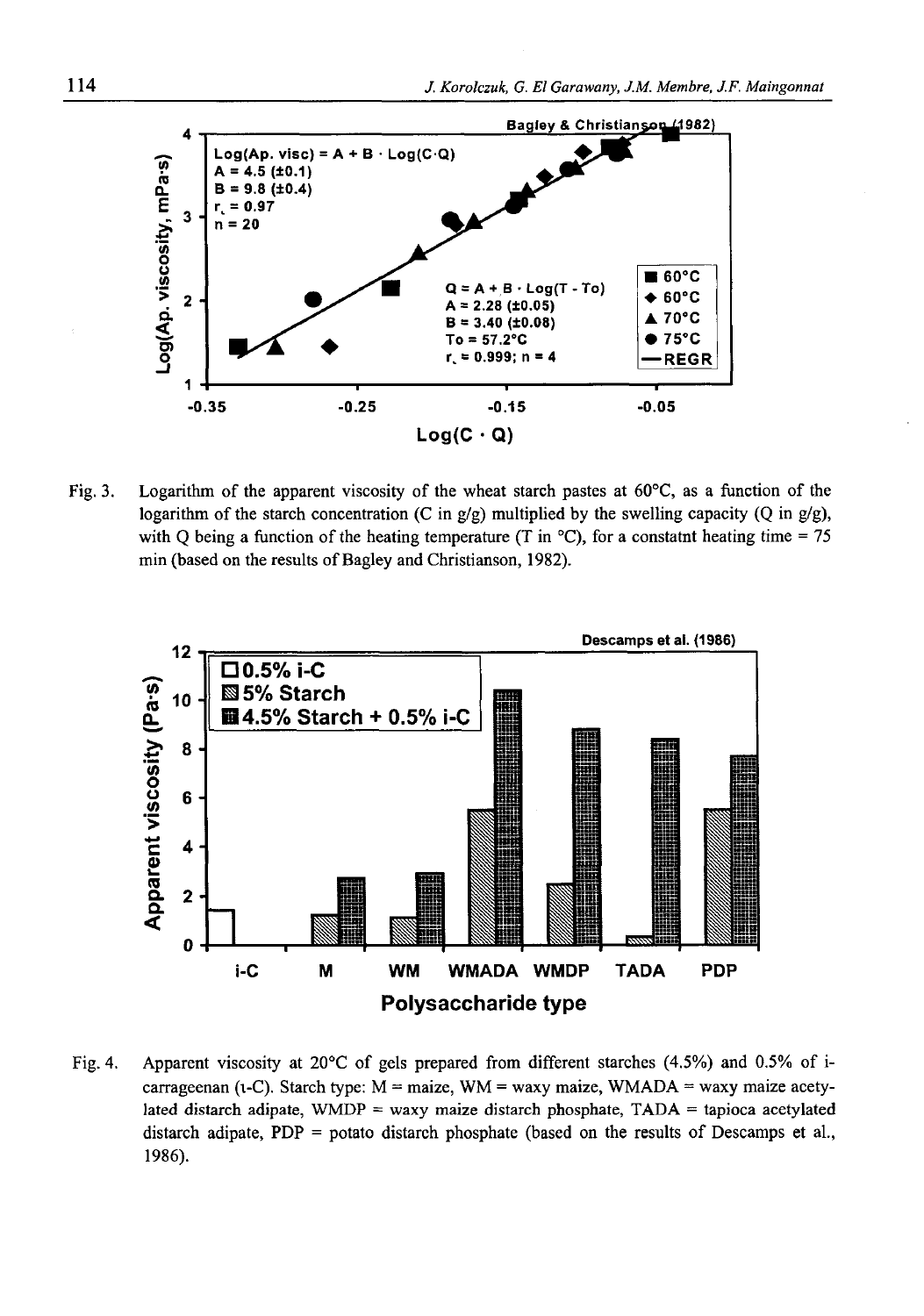Due to the interactions between the starches and other polysaccharides, the observed viscosity of the mixtures is much higher (Fig. 4) than that which could be anticipated for non-interacting mixtures.

Owing to their high nutritional quality and gelling properties, whey proteins can be used as gelling agents in many food products including milk desserts [1, 2, 8, 9, 13- 15, 17-19, 23, 31, 32]. The gel firmness of the whey proteins and starch gels increases exponentially (Fig. 5) with the dry matter content, i.e. the logarithm of the elastic modulus is a linear function of the protein or starch concentration [1].



Fig. 5. Logarithm of the elastic modulus (E) of gels prepared by heating for 30 min at 85°C and cooling, as a function of the whey protein isolate (N) and corn starch (G) concentration (in % w/w) (based on the results of Aguilera and Rojas (1996).



Fig. 6. Logarithm of the elastic modulus of mixed gels, prepared by heating for 30 min at 85°C and cooling, as a function of the starch fraction in the mixtures of:  $(N)$  = whey protein isolate (WPI) / cassava starch (CS),  $(G)$  = WPI / corn starch (CORN) and (Q) = CORN / CS. Total solids in all gels is 10% and the pH is 5.75 (based on the results of Aguilera and Rojas, 1996).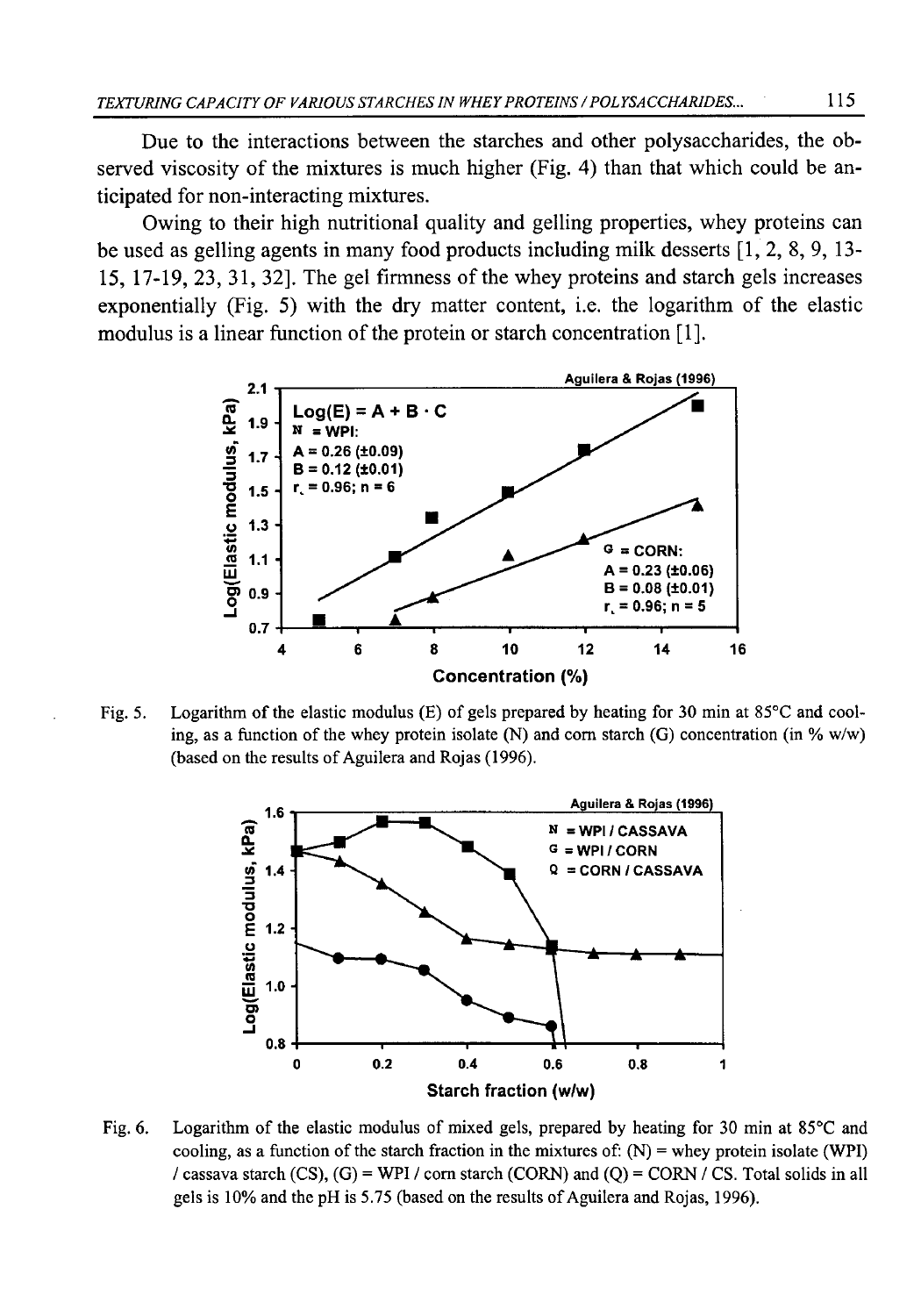The firmness of mixed gels also depends, in some cases, on the protein to starch ratio (Fig. 6). Cassava starch pastes do not form gels below a 16% concentration, but when 2-3% cassava starch is mixed with 7-8% whey protein isolate, the resulting gels are stronger than either the pure protein or pure starch gels. No such interaction is observed for the com starch mixed with whey proteins or with cassava starch.

Milk proteins interact and are precipitated by certain polysaccharides [6, 10, 11, 24, 30, 31]. Because of the interactions, the viscosity of milk protein / polysaccharide gels is multiplied by a factor of 2 to 10 (Fig. 7) in comparison with pure polysaccharides in water gels [26]. The viscosity multiplication factor depends not only on the polysaccharide and protein type but also on the heat treatment applied to the mixture. It is much higher for strongly acidic carrageenans than for neutral guar or slightly acidic xanthan gums.



Fig. 7. Viscosity multiplication factor for the gels containing 0.1% C = carrageenan, G = guar, or X = xanthan gums and  $11\%$  (w/w) of (NDM) = non fat dry milk or (WPC) = whey protein concentrate, heated at 69°C for 30 min (BATCH) or at 80°C for 25 s (HTST) in comparison with the gels composed of 0.1% of C, G or X gums in water. Viscosity was measured at 4°C and at the shear rate  $250 s<sup>-1</sup>$  (based on the results of Schmidt and Smith, 1992).

The literature data suggest that the gel strength of milk desserts depends on several parameters: protein and starch type and their concentration, the presence of other polysaccharides and the heat treatment applied. Taking into account the existing power law type relationship between the sensory and the physical properties of milk desserts, we have chosen to use the logarithm of the gel stress measured by a penetrometric method as an indicator of the gel strength and of the texturing capacity of native and modified starches in the presence of i-carrageenan and whey proteins, in relation to the heat treatment applied during the cooking of the desserts.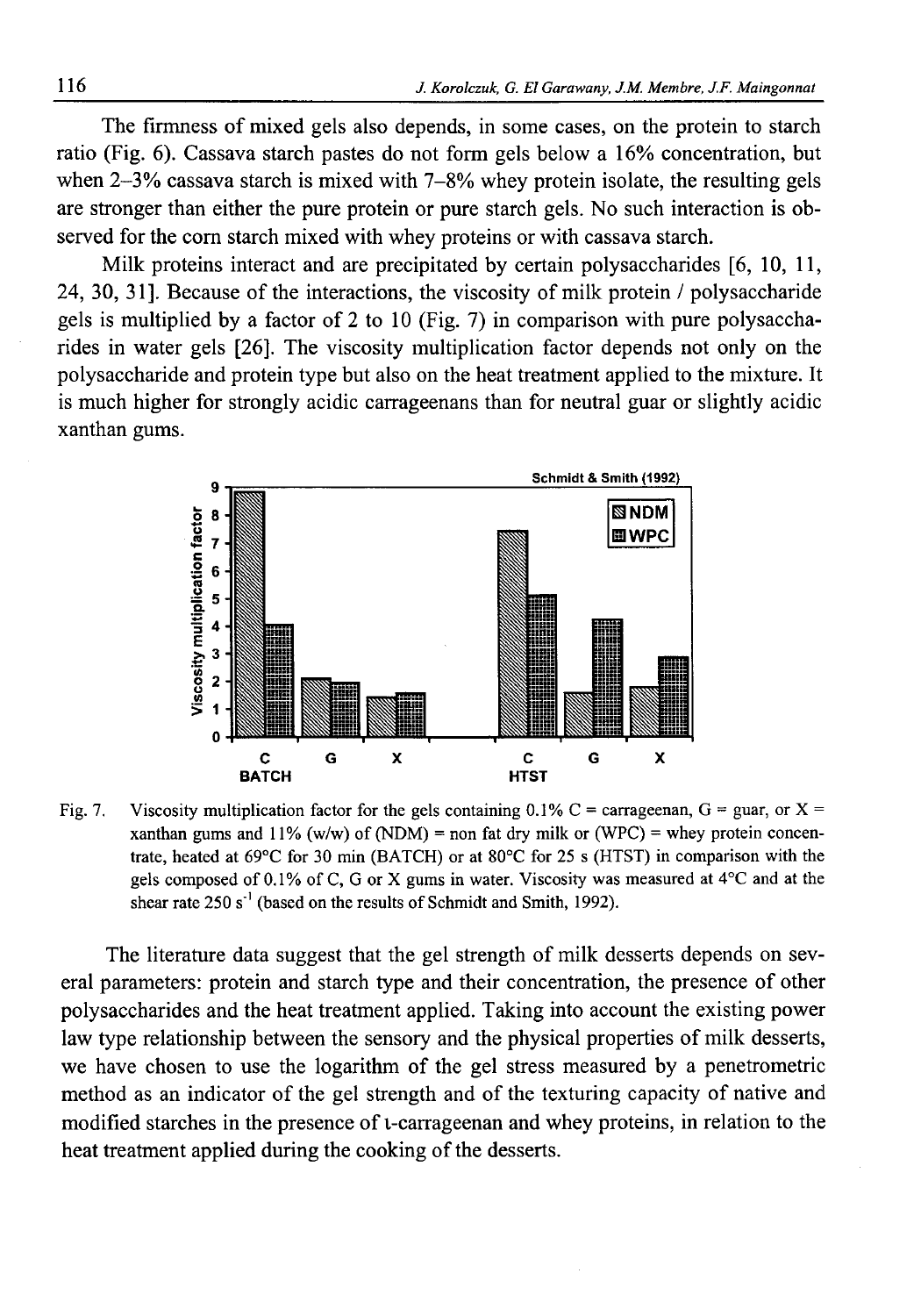#### **Materials and methods**

The following raw materials were used in this study: normal and waxy maize starch, potato starch, hydroxy propyl waxy distarch phosphate (HPDP) from Roquette Freres, (Lestrem, France), i-carrageenan from Sanofi Bio-Industries, (Carentan, France), wheat flour (WF) type 55%, sugar and chocolate powder (Van Houten) from the local supermarket, whey protein isolate 85% proteins in dry matter from Eurial, (Herbignac, France), low heat skimmed milk powder from NIZO, (Netherlands). Three samples of gel type market milk desserts, covering the large scale of gel firmness: Danette and Dany (Danone, France) and Crème Brulée (Triballat, France).

Two hundred grams of water suspensions containing: 0 to  $6\%$  (w/w) whey proteins, 0 to 4% milk proteins (low heat skimmed milk powder), 2 to 6% starch, modified starch or wheat flour, 0 to 0.3% i-carrageenan and 0 to 20% sugar, were heated for 10, 20 or 30 minutes at 100, 110 or 120°C in a small (250 ml) reactor vessel with magnetic stirring. The pastes were then cooled to 90°C, poured into small (25 ml), screw sealed, plastic boxes and left overnight in a 20°C set water bath.

The texture of the desserts obtained was measured at 20°C, with a constant speed (2 mm/s), cone (20 degrees) penetrometric method [16] with a DY-30 (Adamel Lhomargy, France) traction - compression machine. The penetration depth was 20 mm and the full scale load of the force transducer was 1 N. The results of penetrometric tests are expressed as stress in Pa. The gel firmness of a part of experimental and market milk desserts was also measured by a dynamic rheological method with an AR1000 type rheometer (TA Instruments, England). A General Linear Models [25] method was used for the statistical analysis of the results.

#### **Results and discussion**

For market and experimental milk desserts gels, the logarithm of the stress level evaluated by the penetrometric method is linearly related to the logarithm of the complex modulus measured by the dynamic rheometric method (Fig. 8). It means that the simple to use, rapid and inexpensive penetrometric method gives results comparable to those obtained by a non-destructive, but time consuming rheometric method, and requiring expensive equipment. The gel firmness of milk desserts was evaluated by the viscometric method [3, 7, 14, 15, 17, 21, 26, 27, 31], by the compression method [1, 17] or by the rheometric method [12, 18, 22]. For rapid evaluation of the gel firmness of the large quantities of dessert samples, the penetrometric method could be a good choice.

For over 300 experimental desserts gels prepared and for all starches analysed in this work, the logarithm of the stress level was increasing linearly with the concentra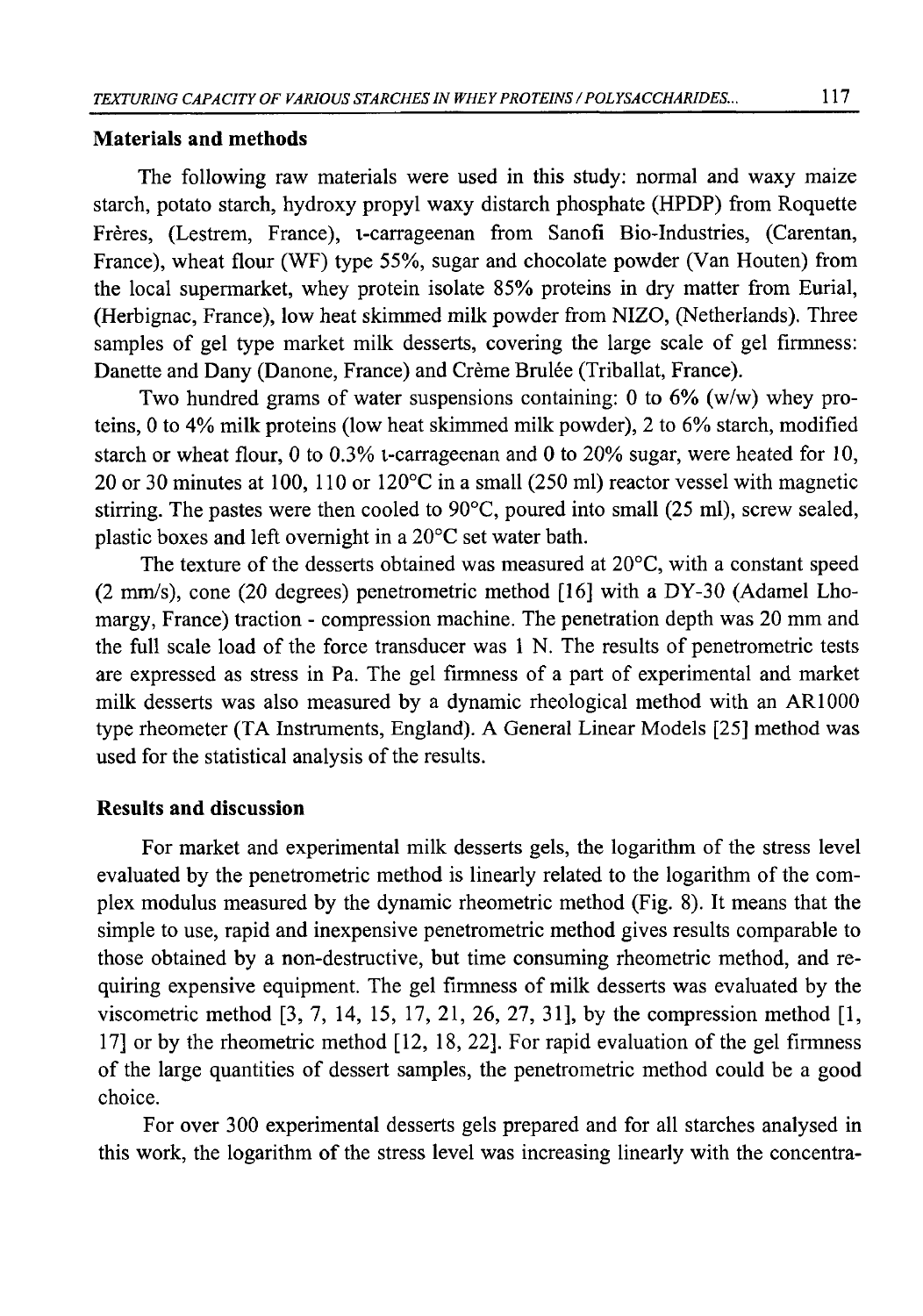tion of whey proteins and starch and with the logarithm of i-carrageenan content (Fig. 9, 10 and 11):

$$
Log(S) = A + WP / B + St / C + D \cdot Log(t-C)
$$
 (1)

where:  $S =$  stress in Pa measured by the penetrometric method,  $A =$  intercept or the hypothetical value of the logarithm of the stress for  $WP = 0$ ,  $St = 0$  and  $t-C = 1$ . WP, St and i-C are respectively the whey protein, starch and i-carrageenan concentration in  $g/100g$  of solution. B and C are the coefficients indicating respectively the increase in protein and starch concentration (in  $g/100g$ ) provoking ten fold increase in the stress. D is the increase in the  $log(S)$  for tenfold increase in  $i$ -C concentration.



Fig. 8. Relationship between the logarithm of the stress evaluated by the penetrometric method and the logarithm of the complex modulus (G\*) measured by the dynamic rheometric method.



Fig. 9. Logarithm of the stress as a function of the potato starch, whey proteins (WP) and i-carrageenan  $(i-C)$  concentration (in % w/w).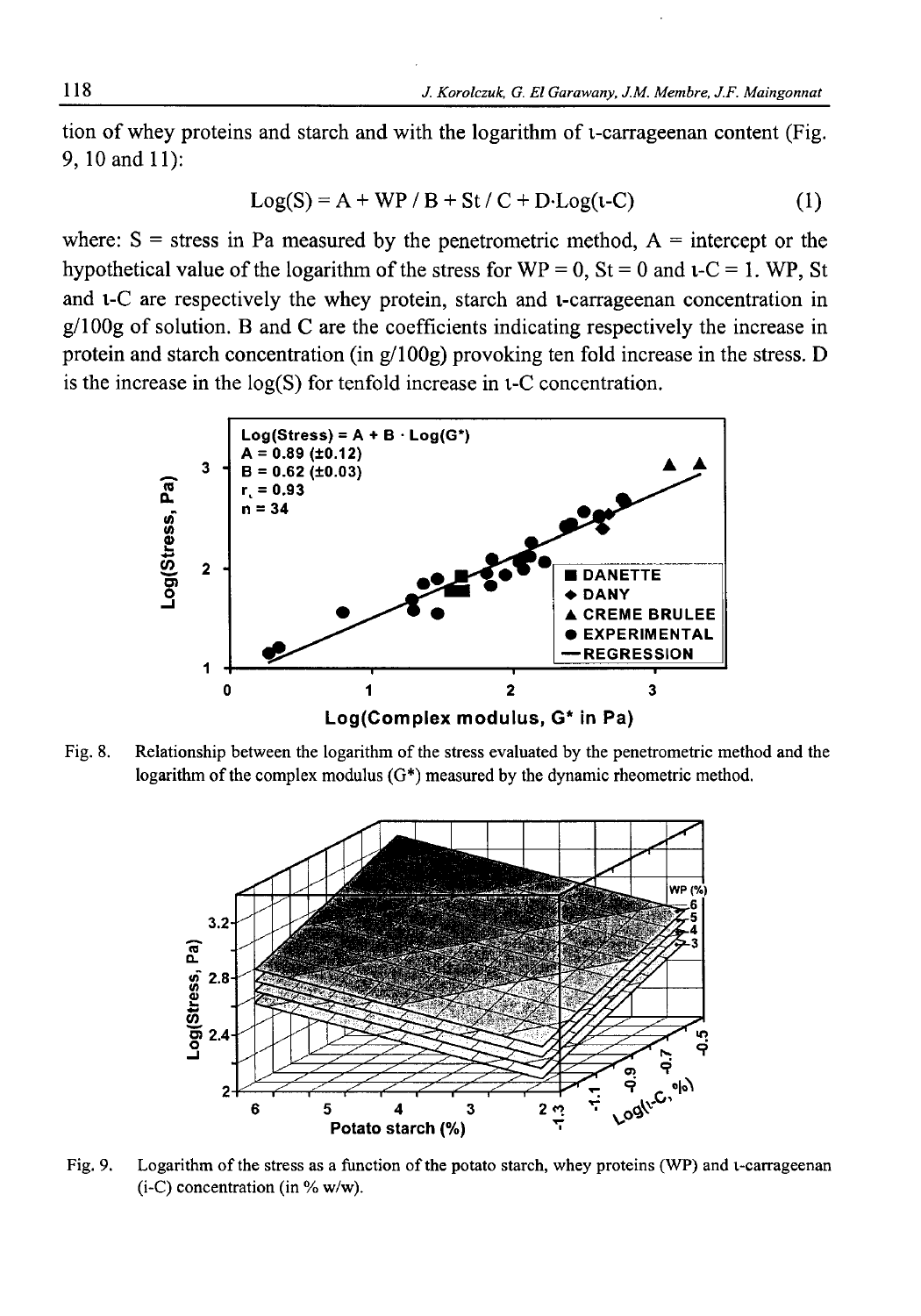

Fig. 10. Logarithm of the desserts' gels stress as a function of the whey proteins (WP) concentration for different starches: WF = wheat flour, HPDP = hydroxy propyl distarch phosphate, MAIZE = normal maize starch,  $PS =$  potato starch, WAXY = waxy maize starch, in presence of 0.1% of  $t$ carrageenan.



Fig. 11. Logarithm of the desserts' gels stress as a function of the logarithm of i-carrageenan concentration for different starches:  $WF =$  wheat flour, HPDP = hydroxy propyl distarch phosphate,  $MAIZE = normal$  maize starch,  $PS =$  potato starch,  $WAXY =$  waxy maize starch, in presence of 4% whey proteins.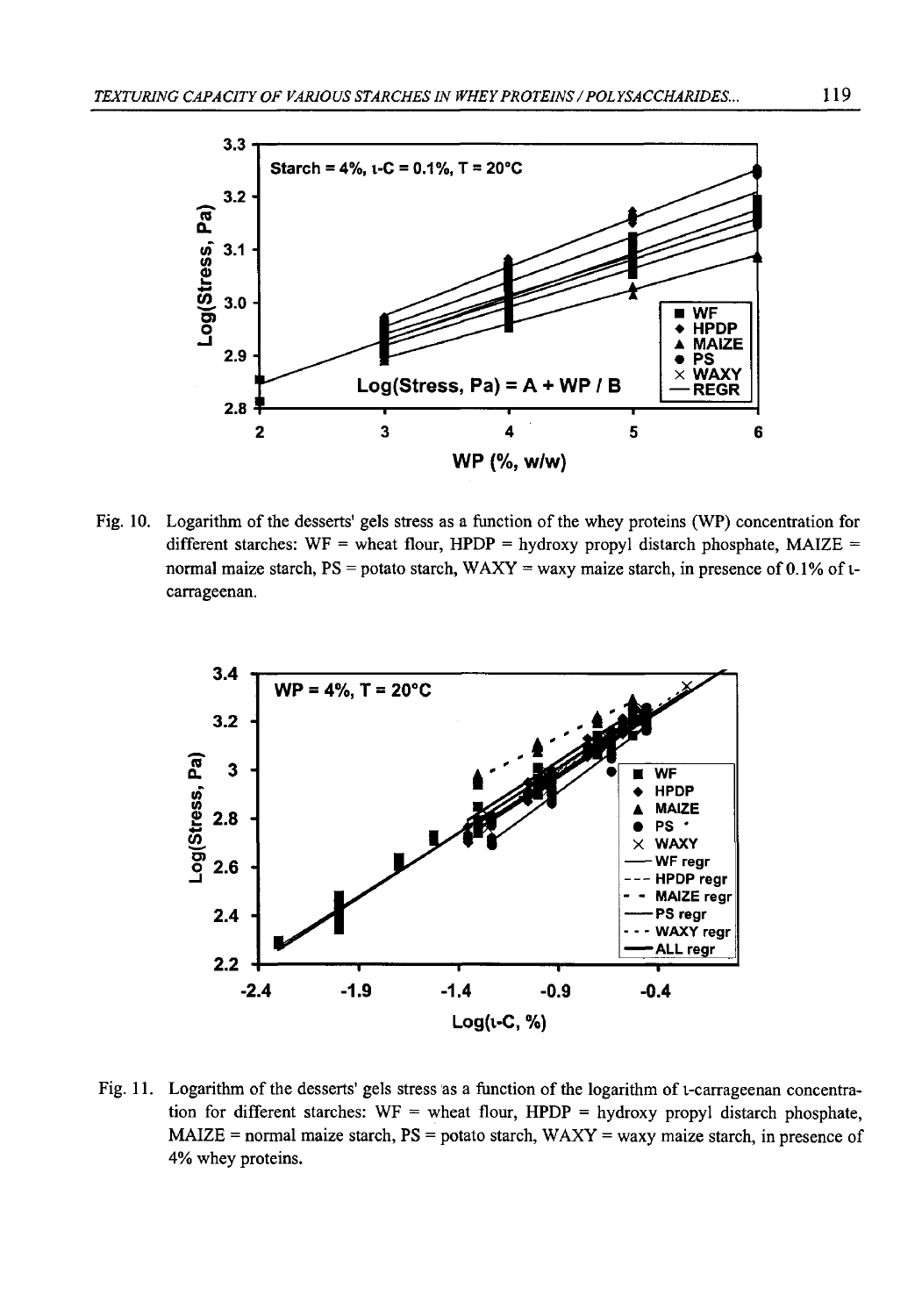The coefficient A depends also on the starch, whey proteins and i-carrageenan concentration. The value of coefficient B varied between 11 and 15  $g/100 g$  for different starches (Tab. 1). Some of the differences were statistically significant. The highest B level  $(>15)$  was found for the maize starch, which gelatinises at a slightly higher temperature than whey proteins and on cooling, forms its own amylose and amylopectin gel structures independent of protein. This structure probably disturbs the weak protein gel that has already formed at high temperatures  $(270^{\circ}C)$  [1, 2, 14]. A similar effect was also found by Muhrbeck and Elliasson [22] for bovine serum albumin / starch gels. The lowest B value  $(\leq 11)$  was found for the most heat resistant, and the most hydrophobic hydroxy propyl waxy distarch phosphate. This slightly acidic starch was, more hydrophobic than the others analysed and may interact with whey proteins as do other acidic polysaccharides such as carrageenans and CM-cellulose [4, 5, 10, 11, 24, 26, 28].

Table 1

| Starch type | в     | $\pm SD$ |      | $\pm SD$ |      | $\pm SD$ | n      |
|-------------|-------|----------|------|----------|------|----------|--------|
| Wheat flour | 12.20 | 0.45     | 5.40 | 0,81     | 0,52 | 0,03     | 76,00  |
| <b>HPDP</b> | 10.90 | 0,12     | 5.40 | 0.63     | 0.59 | 0.04     | 52,00  |
| Maize       | 15.40 | 0,24     | 5.90 | 0.12     | 0.41 | 0,03     | 27,00  |
| Potato      | 13.20 | 0,22     | 8.00 | 0.42     | 0.65 | 0,02     | 136,00 |
| Waxy        | 13,60 | 0.55     | 8,90 | 0,88     | 0,55 | 0,02     | 42.00  |

Coefficients B, C and D from the equation (1) for different starches.  $SD =$  standard deviation.

Taking into account the coefficient C from the equation (1), two groups of starches could be distinguished (Tab. 1): one including hydroxy propyl distarch phosphate, maize starch and wheat flour which needed on average 5 to 6 % and the other group which includes potato and waxy maize starches, which needed 7 to 9% starch addition in order to multiply by ten the desserts' firmness expressed in stress units. Whey protein addition required to achieve the same effect was on average 13%. From the results of Aguilera and Rojas [1], presented in fig. 5 the coefficients B and C are 8.3% and 12.5%. respectively.

The value of the coefficient D varied between 0.4 and 0.6. Its lowest level  $(0.41\pm0.034)$  was observed for the maize starch gels. It was the only one of the starches analysed to form firm gels.

By using the parameters A to D from the equations (1), it is possible to calculate the stress level for a given dessert composition. Figure 12 shows the results of such a comparison for the milk desserts containing potato starch as thickeners and icarrageenan as gelling agent. The agreement between the experimental and calculated results is quite close for all the starches analysed in this work. Other models including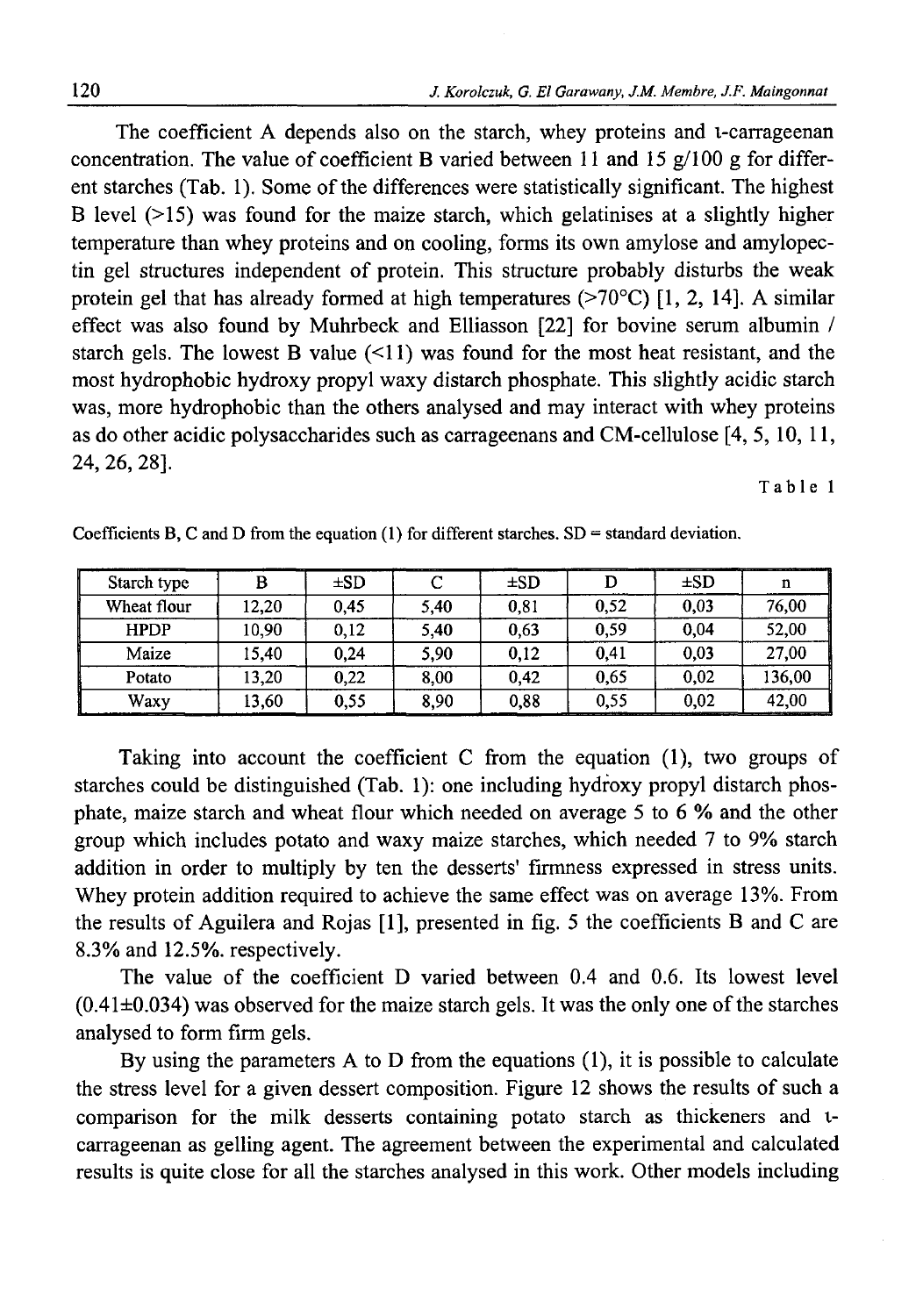starch - protein, starch - i-C, protein - i-C and starch - protein - i-C interaction coefficients could be applied to describe the texture dependence on the gel composition. We tried several of these more complicated models, but the results were not better than for the simple one described by the equation (1).



Fig. 12. Relationship between the logarithm of the stress calculated by the equation (1) and the experimental values, for the desserts gels containing whey proteins  $(2 - 6\%)$ , potato starch  $(2 - 6\%)$ , icarrageenan (0-0.3%), sugar 10% and chocolate powder 3%.

Cooking time and temperature are important technological parameters, influencing the firmness of pastes and gels of pure starch [3, 4, 15], of the mixtures of starch with proteins [14] and of other polysaccharides with proteins [26]. In this work we analysed the effect of the heating time  $(10-30 \text{ min})$  and temperature  $(100-130^{\circ}\text{C})$  on the desserts' gel firmness after 24 hours of storage at 20°C, for the desserts composed of whey proteins  $(0 \text{ or } 4\%)$ , milk proteins  $(4 \text{ or } 0\%)$ , wheat flour  $(4\%)$ , milk fat  $(3\%)$ , chocolate powder  $(3\%)$ , sugar  $(10\%)$  and *t*-carrageenan  $(0.1\%)$ . We used the same type of mathematical model as given in the equation (1) to evaluate the effect of the heating temperature (T in  $\rm{^{\circ}C}$ ) and of the heating time (HT in minutes):

$$
Log(S) = I + T / E + HT / F \tag{2}
$$

where:  $I =$  the point of interception or the hypothetical value of the stress (S) logarithm for  $T = 0$  and  $HT = 0$ ,  $E =$  the coefficient indicating the temperature increase provoking ten fold stress increase (if +) or decrease (if -),  $F =$  the coefficient indicating the heating time increase provoking ten fold stress increase (if +) or decrease (if -).

The results obtained show that the effect of the heating time and temperature are relatively small (fig. 13 and 14), and much smaller than those observed for the pure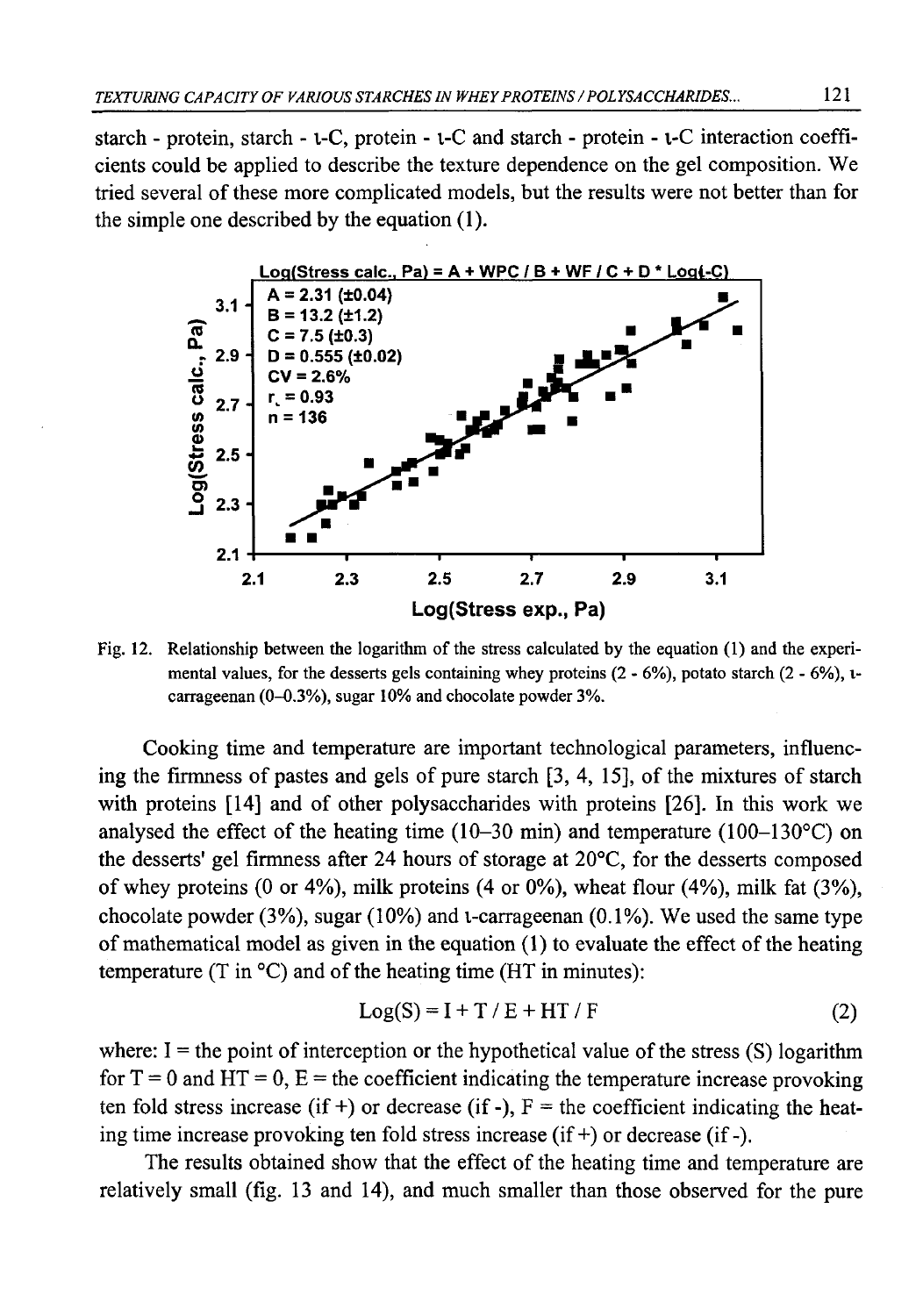starch pastes and gels [3, 4, 15] and for the milk proteins/starch mixtures [14]. This is probably because of multiple interactions between proteins, polysaccharides, fat and minerals which impair the formation of the three dimensional networks of whey proteins, amylose, amylopectin and i-carrageenan.



Fig. 13: Effect of the heating time (HT) and temperature (T°C) on the gel firmness at 20°C, of the dessert composed of the whey proteins (4%), wheat flour 4%, milk fat 3%, chocolate 3%, sugar 10% and i-carrageenan 0.1%.



Fig. 14: Effect of the heating temperature ( $T^{\circ}C$ ) and the heating time on the gel firmness at 20 $^{\circ}C$ , of the dessert composed of the milk proteins (4%), wheat flour 4%, milk fat 3%, chocolate 3%, sugar 10% and i-carrageenan 0.1%.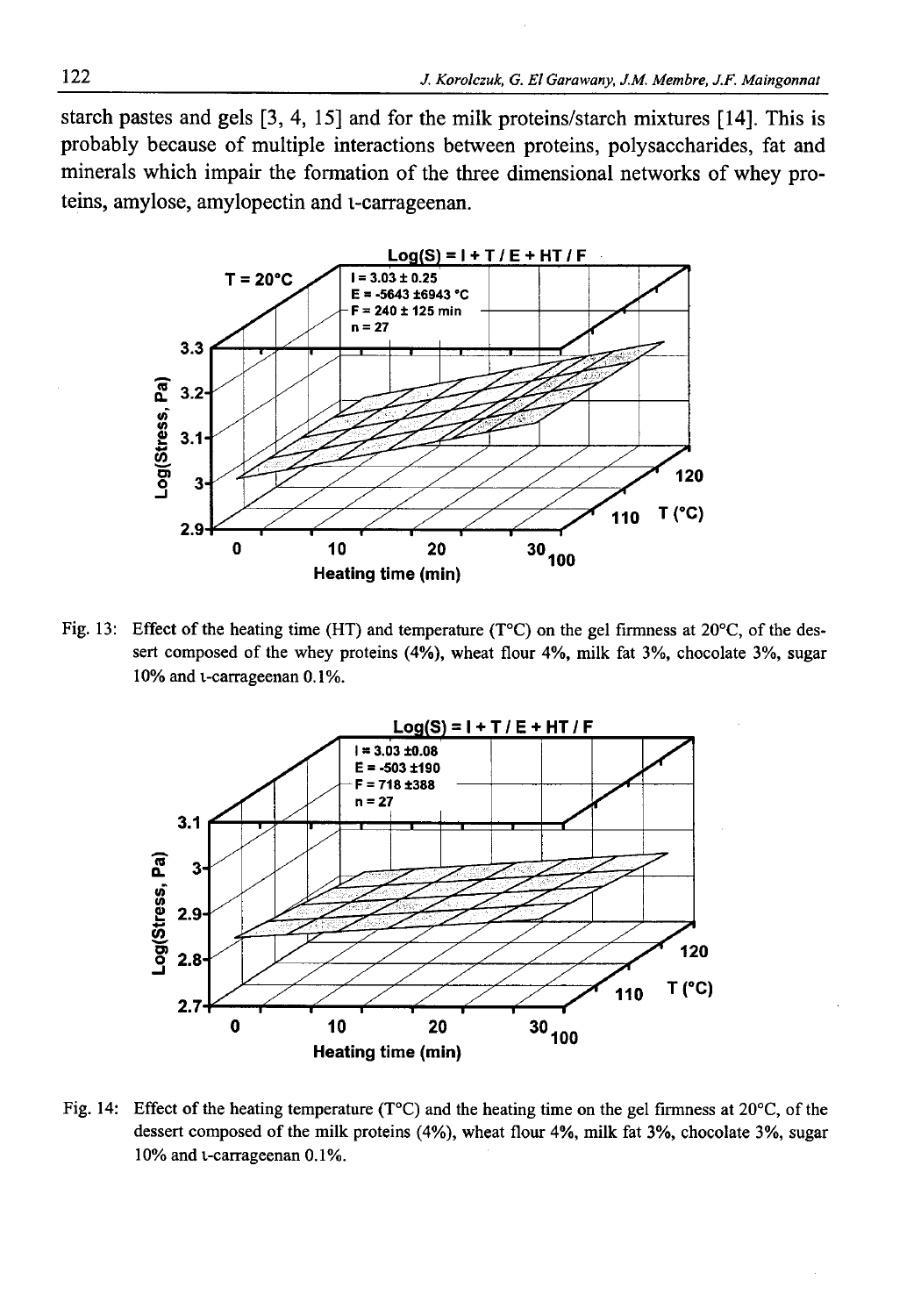#### **Conclusions**

- 1. The penetrometric method appears to be a useful tool for a rapid evaluation of the desserts' gel firmness.
- 2. Gel firmness expressed as the logarithm of the stress is a linear function of the whey proteins and starch and of the logarithm of the i-carrageenan concentrations.
- 3. The effect of the cooking times within the analysed range (10-30 min) and temperatures (100-130°C) on the gel firmness was small.

## **REFERENCES**

- [1] Aguilera J. M., Rojas G.V.: Rheological, thermal and microstructural properties of whey protein cassava starch gels, J. Food Sci., 61, (5) 1996, 962.
- [2] Aguilera J. M., Rojas G.V.: Determination of kinetics of gelation of whey protein and cassava starch by oscillatory rheometry, Food Research Int., 30, (5), 1997, 349.
- [3] Bagley E.B., Christianson D.D.: Swelling capacity of starch and its relationship to suspension viscosity - Effect of cooking time, temperature and concentration, J. Texture Studies, 13, 1982, 115.
- [4] Breton V., Korolczuk J., Doublier J.L., Maingonnat J.F.: Rheological properties of maize starch pastes and gels, Rheology, 5, 1995, 24.
- [5] Breton V., Korolczuk J., Doublier J.L., Maingonnat J.F.: Caracterisation rheologique de la gelification des empois d'amidons modifies, Les Cahiers de Rheologie, XIV, (2), 1995a, 447.
- [6] Chedid L.L., Kokini J.L.: Influence of protein addition on rheological properties of amylose and amylopectin-based starches in excess water, Cereal Chem., 69, 1992, 551.
- [7] Descamps O., Langevin P., Combs D.H.: Physical effect of starch / carrageenan interactions in water and milk, Food Technology, 4, 1986, 81.
- [8] De Wit J. N.: The use of whey protein products, A review. NIZO Research Report V295, 1989, 1.
- [9] Gault P., Fauquant J.: Aptitude B la gelification thermique de la b-lactoglobuline: Influence du pH, de l'environnement ionique et de la présence des autres protéines du lactosérum, Lait, 72, 1992, 491.
- [10] Grindrod J., Nickerson T.A.: Effect of various gums on skimmilk and purified milk proteins, J. Dairy Sci., 51, (1968) 834.
- [11] Hidalgo J., Hansen P.M.T.: Interaction between food stabilizers and  $\beta$ -lactoglobulin. J. Agric. Food Chemistry, 17, (5), 1969, 1089.
- [12] Ipsen R.: Uniaxial compression of gels made from protein and k-carrageenan. J. Texture Studies, 28, 1997, 405.
- [13] Kneifel W., Seiler A.: Water-holding properties of milk protein products, A review. Food Structure, 12, 1993, 297.
- [14] Korolczuk J., Breton-Dollet V., Tissier J.P., Maingonnat J.F.: Rheological properties and microstructure of maize starch / milk proteins gels, Żywność. Technologia. Jakość., 2,1996, 67.
- [15] Korolczuk J., Breton-Dollet V., Tissier J.P., Maingonnat J.F.: Effect of Heat treatment on the rheology and microstructure of maize starch gels, Żywność. Technologia. Jakość, 4, 1998, 147.
- [16] Korolczuk J., Mahaut M.: Studies on acid cheese texture by a computerized, constant speed, cone penetrometer, Lait, 68,1988, 349.
- [17] Mleko S.: Effect of pH on the microstructure and texture of whey protein concentrates and isolate gels, Pol. J. Food Nutr. Sci., 1, 1996, 63.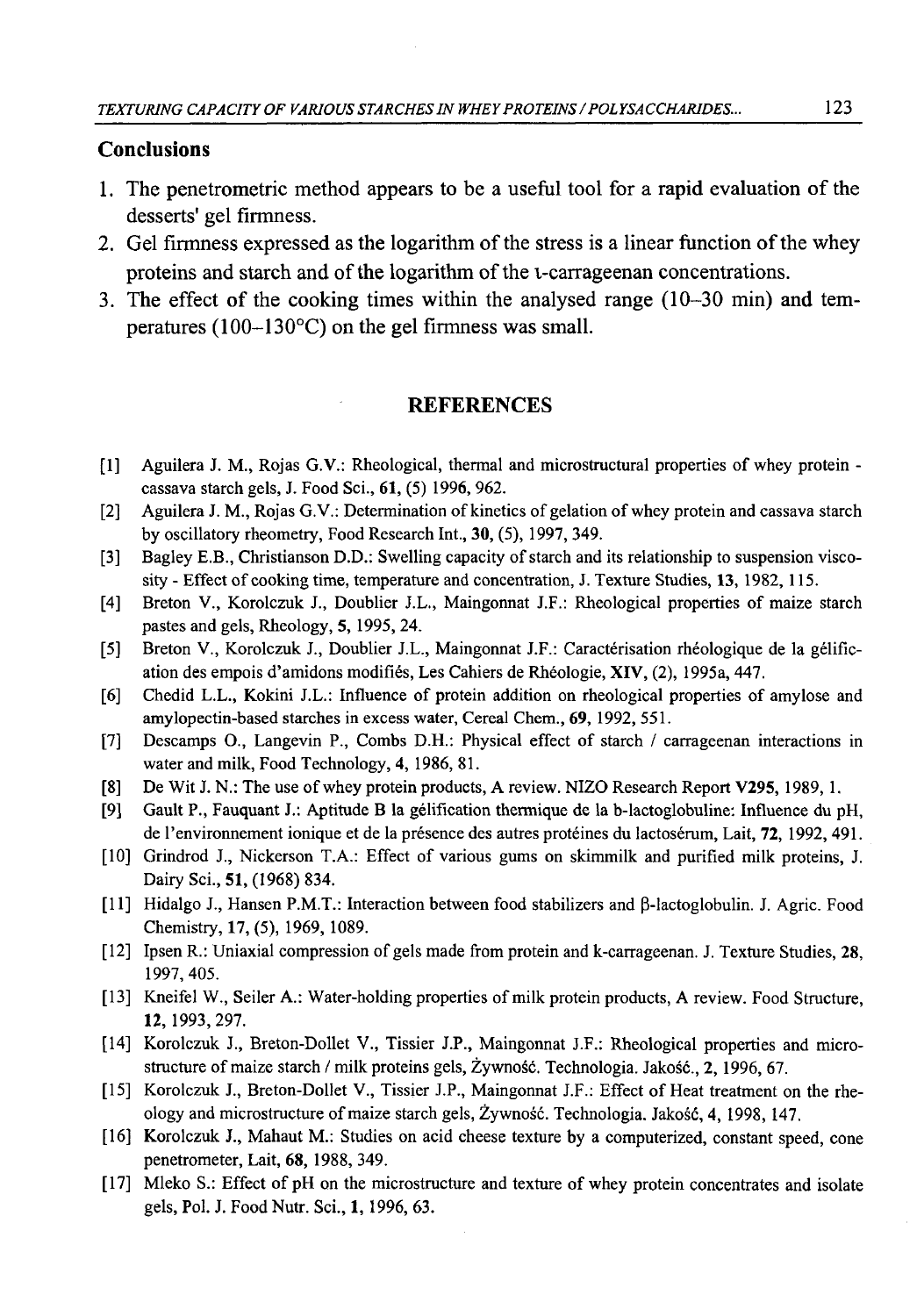- [18] Mleko S.: Rheological properties of milk and whey protein desserts, Milchwissenschaft, 52, (5), 1997,262.
- [19] Mleko S., Achremowicz B., Foegeding E. A.: Effect of protein concentration on the rheological properties of whey protein concentrate gels, Milchwissenschaft, 5, 1994, 266.
- [20] Morris E.R.: Polysaccharide rheology and in-mouth perception. In Food polysaccharides and their applications. Ed by A.M. Stephen, M. Dekker Inc., New York, Basel, Hong Kong, 1995, 517.
- [21] Mottar J.: La fabrication de desserts lactes B l'aide du procede UHT indirect et leurs proprietes, Revue de l'Agriculture, 37, (5), 1984, 1167.
- [22] Muhrbeck P., Eliasson A.C.: Rheological properties of protein / starch mixed gels, J. Texture Studies, 22, 1991, 317.
- [23] Paulson M., Dejmek P., Van Vliet T.: Rheological Properties of heat induced P-lactoglobulin gels, J. Dairy Sci., 73, 1990, 45.
- [24] Payens T.A.J.: Light scattering of protein reactivity of polysaccharides especially of carrageenans, J. Dairy Sci., 55, 1972, 141.
- [25] Sanderson G.R.: Gums and their use in food systems, Food Technology, 1996, 81.
- [26] SAS/STAT User's Guide, Version 6, Fourth Edition, Vol. 2. SAS Institute Inc. Cary, NC, USA 1990.
- [27] Schmidt K.A., Smith D. E.: Rheological properties of gum and milk protein interactions, J. Dairy Sci., 75, 1992, 36.
- [28] Schmidt K.A., Smith D. E.: Milk reactivity of gum and milk protein solutions, J. Dairy Sci., 75, 1992a, 3290.
- [29] Snoeren T.H.M., Payens T.A., Jeunink J., Both P.: Electrostatic interaction between k-carrageenan and k-casein, Milchwissenschaft, 30, 1975, 393.
- [30] Stevens S.S.: Psychophysics. Ed. G. Stevens, Wiley, New York, 1975.
- [31] Takeushi I.: Interaction between protein and starch, Cereal Chem., 46, 1969, 570.
- [32] Walkenström P., Nielsen M., Windhab E., Hermanson A.M.: Effects of flow behaviour on the aggregation of whey protein suspensions, pure or mixed with xanthan, J. Food Engineering, 42, (1999), 15.
- [33] Venter B. G., McGill A. E. J.: Monograph on the utilisation of whey proteins and their potential modification for use in food preparations, Technical Communication No 206.

#### **WŁASNOŚCI ŻELUJĄCE RÓŻNYCH SKROBI W DESERACH Z BIAŁEK SERWATKOWYCH I POLISACHARYDÓW**

#### Streszczenie

Doświadczalne desery mleczne składały się z odtłuszczonego mleka w proszku i izolatu białek serwatkowych jako źródła białka, skrobi jako substancji zagęszczającej (normalnej i woskowej skrobi kukurydzianej, skrobi ziemniaczanej, hydroksypropylowanego fosforanu dwuskrobiowego) i i-karagenu jako substancji żelującej. Stężenie białek i skrobi zmieniano w zakresie od 0 do 6%, cukru od 0 do 20%, i-karagenu od 0 do 0.4%. Desery były ogrzewane przy ciągłym mieszaniu w temperaturze 100, 110 lub 120°C w ciągu 10, 20 lub 30 min. Konsystencję deserów oznaczano metodą penetrometryczną po 24 godz. przechowywaniu w temperaturze 20°C.

Logarytm naprężeń ścinających był liniową funkcją stężenia białka i skrobi oraz logarytmu stężenia i-karagenu. Aby naprężenia ścinające wzrosły 10 krotnie, stężenie białek serwatkowych powinno wzro